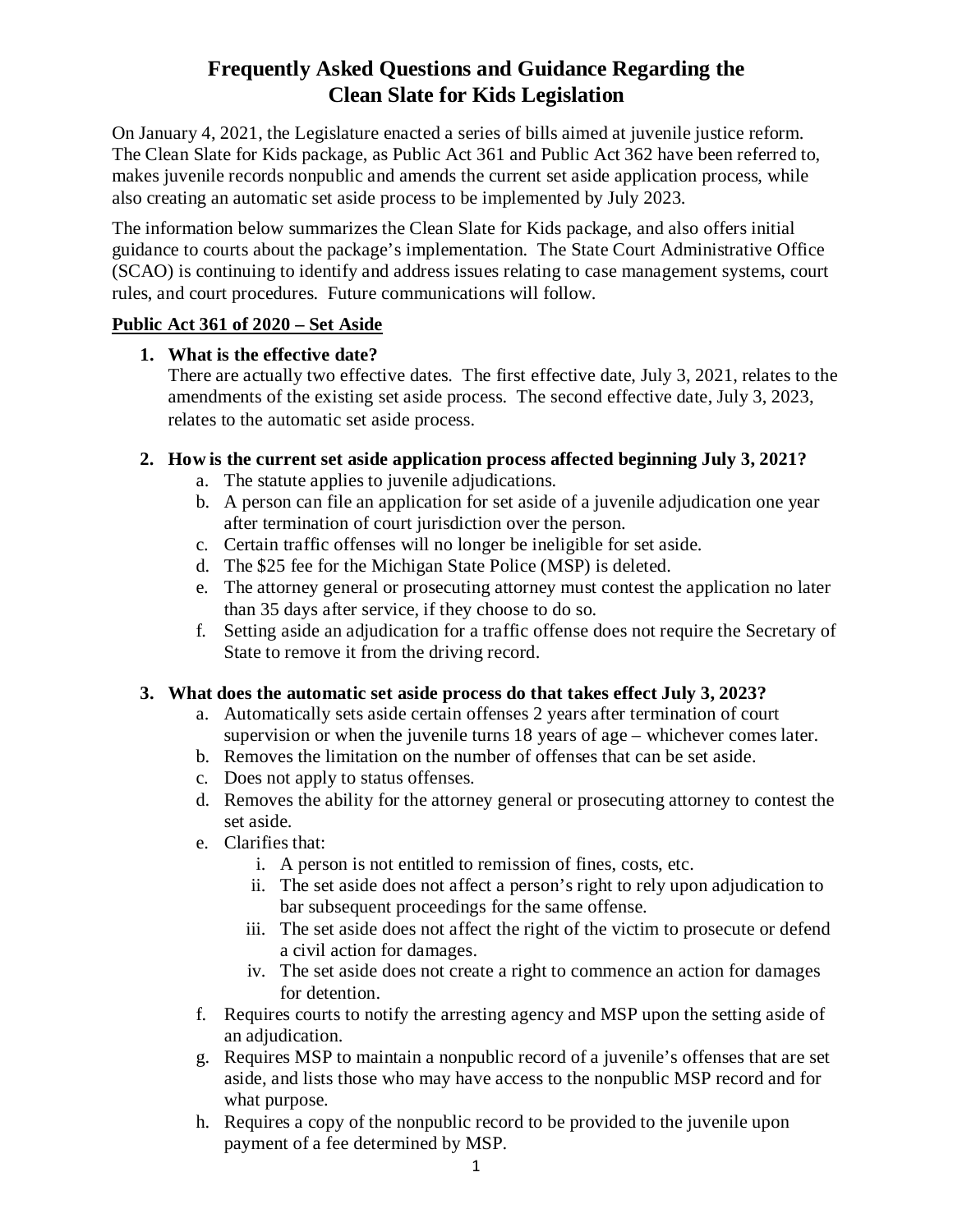- i. Makes the MSP nonpublic record exempt from access under FOIA.
- j. Provides a penalty for divulging/publishing information about adjudications that are set aside.
- k. Stipulates that setting aside an adjudication for a traffic offense does not require the Secretary of State to remove it from the driving record.

#### **Public Act 362 of 2020 – Nonpublic Status of Juvenile Records**

#### **1. What is the effective date?**

March 24, 2021.

#### **2. What case types are included?**

All cases under the Juvenile Code (DL, NA, DJ, JG, PJ, VF, and TL) are included.

#### **3. Are district court records of a case concerning a juvenile nonpublic where the circuit court and district court have agreed to waive such cases to district court?**

No. The new language makes records "of a case brought before the court" nonpublic, and "court" is defined to be the family division of circuit court. In jurisdictions where the district court handles civil infractions committed by juveniles (MCL 712A.2e), records would be available as previously allowed.

### **4. Are court hearings nonpublic?**

Hearings remain public unless specifically closed by statute or under the court rules.

### **5. Are audio and video recordings of court hearings non-public?**

Yes.

# **6. Should a separate "social file" still be maintained?**

Yes. Courts should continue to maintain a separate "social file" as required under MCR  $3.903(A)(3)(b)$ .

#### **7. Does this new mandate cover all records of open and closed cases?**

With regard to the effective date of the restrictions, the statute indicates that "[b]eginning [March 24, 2021], except as otherwise provided, records of a case brought before the court are not open to the general public …."[1](#page-1-0)

#### **8. Will courts have to manually enter nonpublic codes in the Case Management System (CMS)?**

Effective March 19, 2021, Judicial Information Services (JIS) has updated all of its case management systems making any existing cases and petitions for the affected case types nonpublic, whether in open, adjudicated, or closed status. The Probate Court System (PCS) application has also been updated to ensure any future cases and petitions entered are nonpublic. JIS will communicate any other system updates when they are released to the courts. In the interim, it is each court's responsibility to ensure that cases entered are

<span id="page-1-0"></span><sup>&</sup>lt;sup>1</sup> Although the act defines the effective date as January 1, 2021, the act was not passed with immediate effect and as a result, it is effective March 24, 2021.